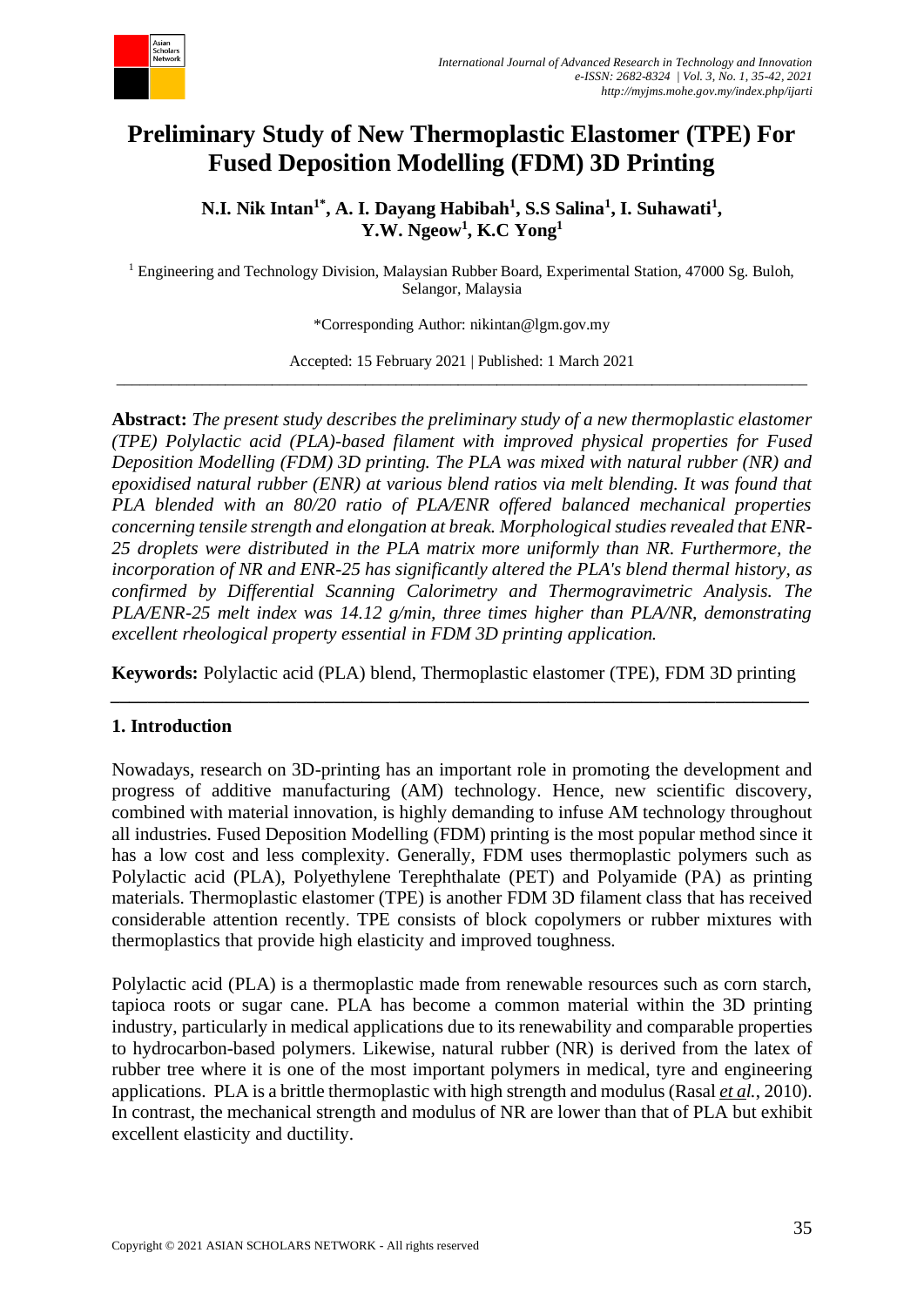

Because of their complementary properties, blending PLA with NR is worth trying to improve the properties of PLA, such as toughness and elongation at break without compromising biodegradability (Bijarimi *et al*, 2014). For example, Bitinis (2011) reported that 10wt% of NR is an optimum value for improving PLA's toughness. However, PLA and NR are thermodynamically incompatible due to their different solubility, PLA  $(10.1 \text{ cal/cm}^3)$ (Abhishek, 2004) and NR  $(7.75 \text{ cal/cm}^3)$  (Wohlfarth, 2010). Thus, to increase the compatibility between both materials, epoxidised natural rubber (ENR) was used as an alternative to NR. It is expected that ENR will have a compatibility with PLA since its polarity is closer to that of PLA. In this study, blends containing different ratio of NR and ENR with PLA were prepared via a melt blending approach. The effects of the different blends toward the mechanical properties and surface morphology were investigated. Crystallisation behaviour, thermal stability, melt flow index and printing ability of the PLA blends were additionally studied for selected blend ratios.

# **2. Experimental**

## *Materials*

An extrusion grade Polylactic acid (Ingeo<sup>TM</sup> 2003D, Natureworks, USA) was used in this study. It has a density of 1.24 g/cm<sup>3</sup> and melt flow index of  $30 - 40$  g/10 minutes, (190°C/2.16 kg) and a melting temperature between  $160 - 170$ °C. Natural rubber of the SMR L grade and Epoxidized Natural Rubber with 25% epoxy group (Ekoprena-25) with a Mooney viscosity of ML(1 + 4)100 °C =80 and 60 were used as the rubber matrix.

# *Sample preparation*

The varied compositions of PLA, NR, and ENR-25 were as listed in Table 1. The PLA resin were dried in a vacuum oven at 70°C for minimum of 4 hours. All melt blends were prepared in a laboratory mixer (ThermoHaake. Polylab Mixer OS) at  $180^{\circ}$ C with a capacity of 269 cm<sup>3</sup>. The fill factor was held constant at 0.6 for all the variants experimented. Next, blending was carried out at 50 r.p.m. (rotor speed) for 5 minutes. The blend was then moulded at 180ºC under 45 MPa of pressure for 5 minutes using a hot press (Hexaplast) to produce a sheet measuring 100 mm in width  $\times$  125 mm in length and  $\times$  2 mm of thickness.

| <i>Materials</i> | $weight(wt\%)$ |    |    |    |    |          |    |
|------------------|----------------|----|----|----|----|----------|----|
|                  |                |    |    |    |    |          |    |
| <b>PLA</b>       | 100            | 90 | 85 | 80 | 90 | oς<br>80 | 80 |
| NR               |                | 10 | ⊥J | 20 |    |          |    |
| <b>ENR-25</b>    |                |    |    |    | 1∪ |          | 20 |

**Table 1. Compositions of pure PLA, PLA/NR and PLA/ENR-25 blends**

# *Tensile properties*

All compositions of blends were tested and compared for their tensile properties. Tensile tests were carried out according to BS ISO 37:2011 using an Instron 5564 universal testing machine with a 1 kN load cell and a crosshead speed of 50 mm/minute. At least five samples were tested for each blend, and the average 'stress' and 'strain' values were used to determine the stress at peak and elongation at break.

## *Optical Microscopy*

The surface morphology of the samples were examined using an optical microscope (Olympus BX51M). A clean film sample was observed, and images captured at  $20\times$ magnification.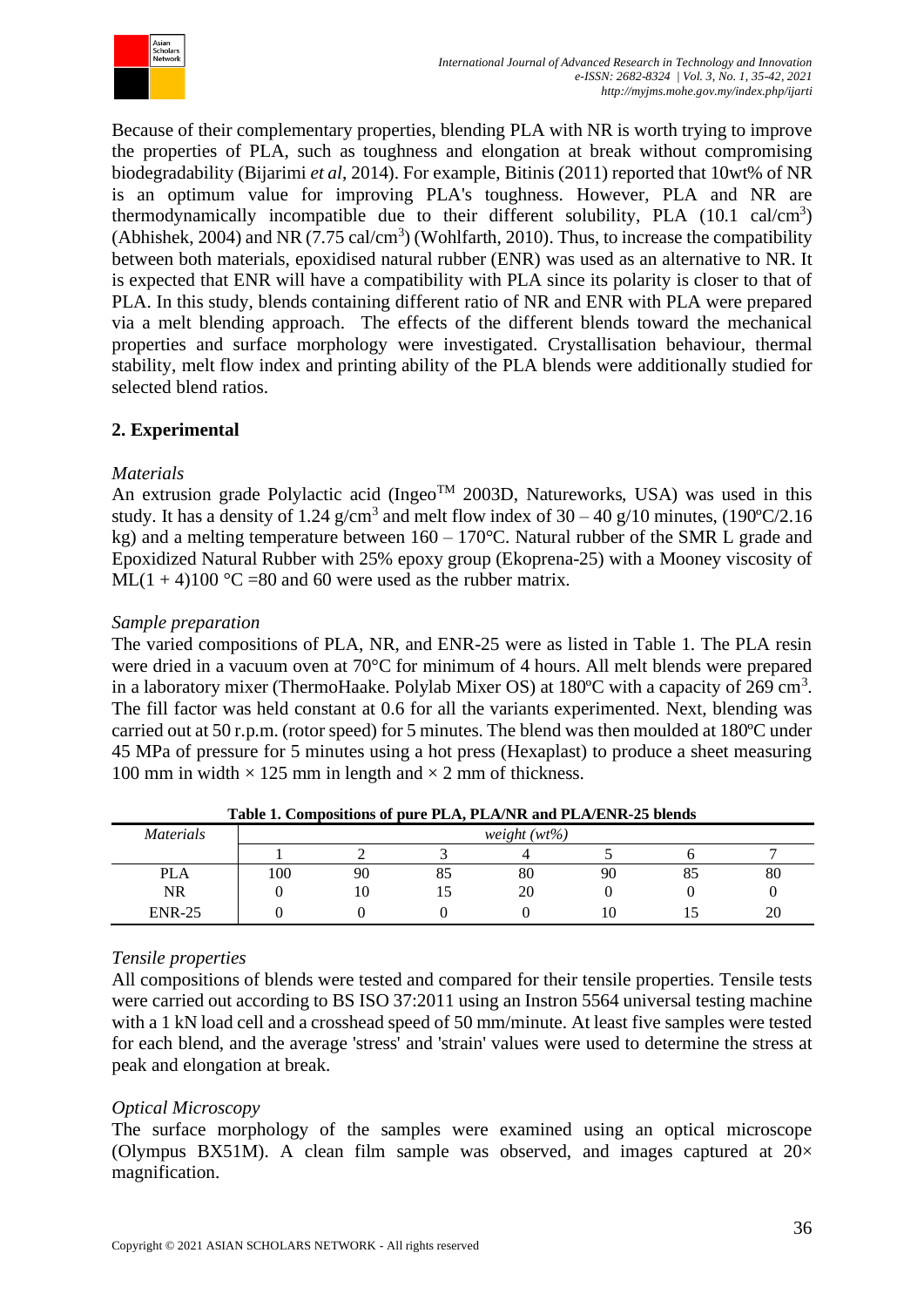

# *Differential Scanning Calorimetry (DSC)*

The thermal behavior of selected PLA blends was analysed using Differential Scanning Calorimetry (DSC) Mettler STAR<sup>®</sup> SW 13.00 apparatus at a heating rate of 20°C minute<sup>-1</sup> and nitrogenous (N<sub>2</sub>) atmosphere. Analysis was performed at a temperature range of 100 to 200 $^{\circ}$ C for a first heating scan with approximately 10 to 30 mg of sample sealed in 40 µL aluminum crucibles.

# *Thermogravimetric Analysis (TGA).*

TGA was conducted using a Mettler STAR® SW 13.00 instrument. Specimens weighing 12 to15 mg were heated from an ambient temperature of 23°C to 400°C at a constant heating rate of 10 $^{\circ}$ C per minute. TGA analyses were performed under a nitrogenous (N<sub>2</sub>) atmosphere at a 60 ml/minute flow rate.

# *Melt Flow Index (MFI)*

The melt flow rate (MFR) of the blended compounds was measured on a DYNISCO 4000 LMI indexer at 180°C and a load of 2.16 kg specified in the ASTM D1238–86 (Method AB) test method.

# *3D FDM Printing*

A filament wire with 1.75 mm thickness was prepared using Xplore MC 15 Micro compounder. For the 3D-printing process, the PLA TPE was printed at 210°C, using a 3D GenceOne printer equipped with the 3DGence SLICER 4.0 software.

## **3. Results and Discussion**

## *Tensile properties*

Figure 1(a-b) presents the effects of blend ratio on tensile strength and elongation at break (EB) of PLA. As expected, the strength of PLA was suppressed by the presence of soft rubber phase. Compared with that of virgin PLA, the tensile strength of the PLA/NR blends were dramatically decreased by about 70 to 80%. However, in this case, the tensile strength of PLA/ENR-25 blends was less suffered than the PLA/NR blends, as shown in Figure 1a. The improvement in tensile strength indicated that ENR-25 provides better compatibility than NR in the PLA blends.

Interestingly, the EB of PLA was about 3.4%, and increased to 17.1% in the 80PLA/20NR blend, five times increment. Moreover, the use of ENR-25 from 10 to up to 20 wt% further increased the EB to seven times higher than that of PLA's. From this result, it is suggested that the 80/20 blend ratio offers optimum flexibility for both blends. The distribution of the rubber phase in the PLA matrix is responsible for the improvement in EB. This trend is well agreed with findings from a previous study. Wahit et al, (2015) reported that a similar blend ratio of 80PLA/20ENR exhibited balanced mechanical properties, including a flexural modulus of 2.8 GPa and an impact strength of 47 J/m. Therefore, the 80/20 blend ratio was selected for further characterisation and as a material of choice to make a thin filament for FDM 3D printing.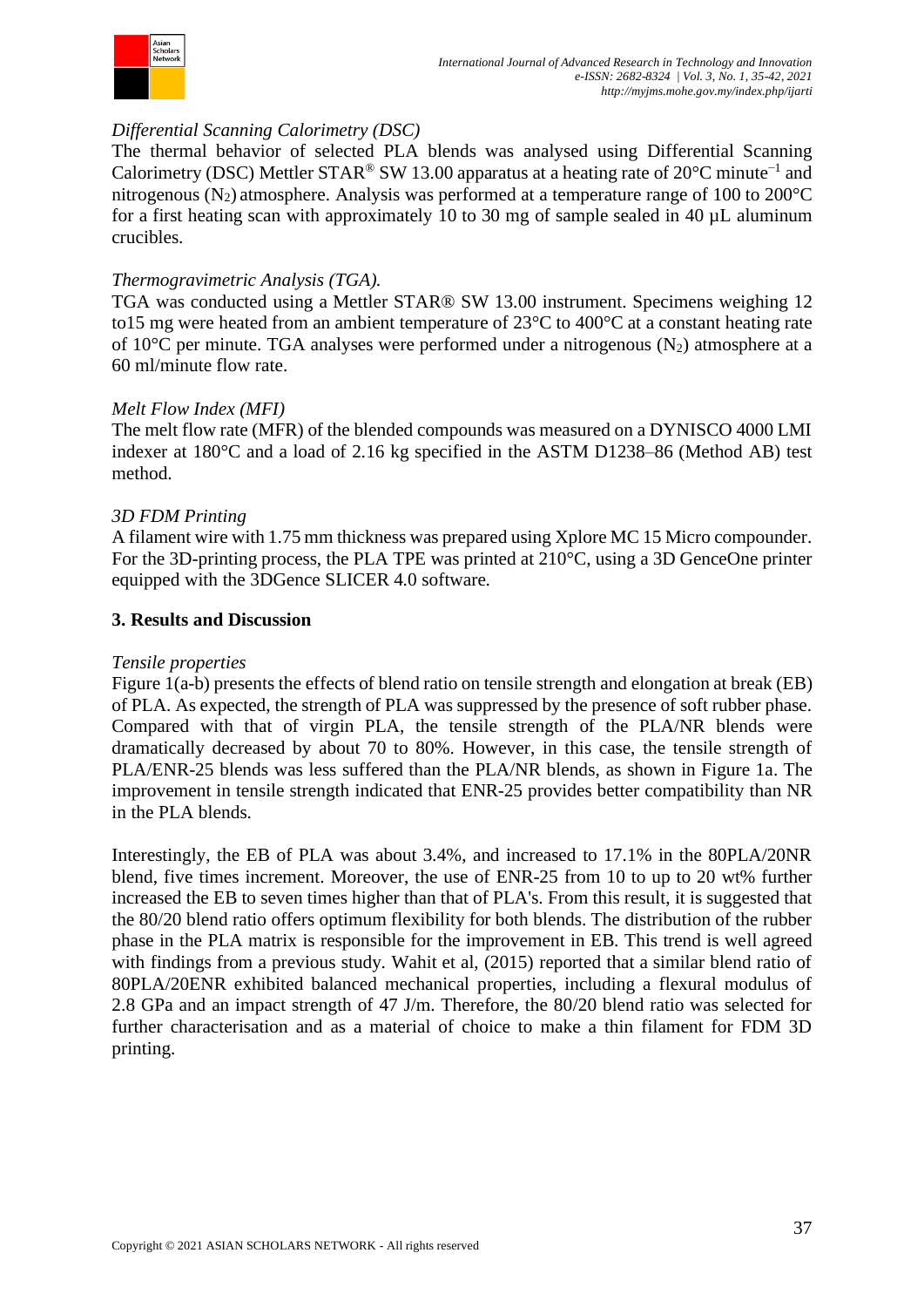



**Figure 1: (a)Tensile strength and (b) Elongation at break (EB) of PLA/NR and PLA/ENR-25 blends versus blend ratio**

## *Optical Microscopy*

The morphology of PLA/NR and PLA/ENR-25 blends are shown in Figure 2(a-f). The bright and dark phases represent the PLA matrix and rubber particles, respectively. NR and ENR-25 were found dispersed in the PLA matrix as spherical particles, especially for samples with the rubber content of 10 and 15 phr (Fig 2a, b,d,e). Relatively, the ENR-25 droplets were smaller than NR. In the PLA/NR blend series (Fig. 2a-c), the increase in NR content led to larger rubber particles. The larger particles occurred due to poor interfacial adhesion between the PLA and NR phases, which consequently behaved as stress concentrator points that lower the mechanical properties (Nematollahi, 2018). The above reason could explain why the PLA/NR blends exhibited low tensile strength.



**Figure 2: Optical micrographs (magnification 20x) of (a-c) PLA/NR and (d-f) PLA/ENR-25 at different blend ratios**

Furthermore, co-continuous rubber phase was found for samples containing a high rubber content of 20 phr (Fig. 2c and 2f). However, the distribution of ENR-25 droplets (Fig. 2f) in the PLA matrix appeared more uniform than the NR (Fig. 2c). Also, the size and shape of the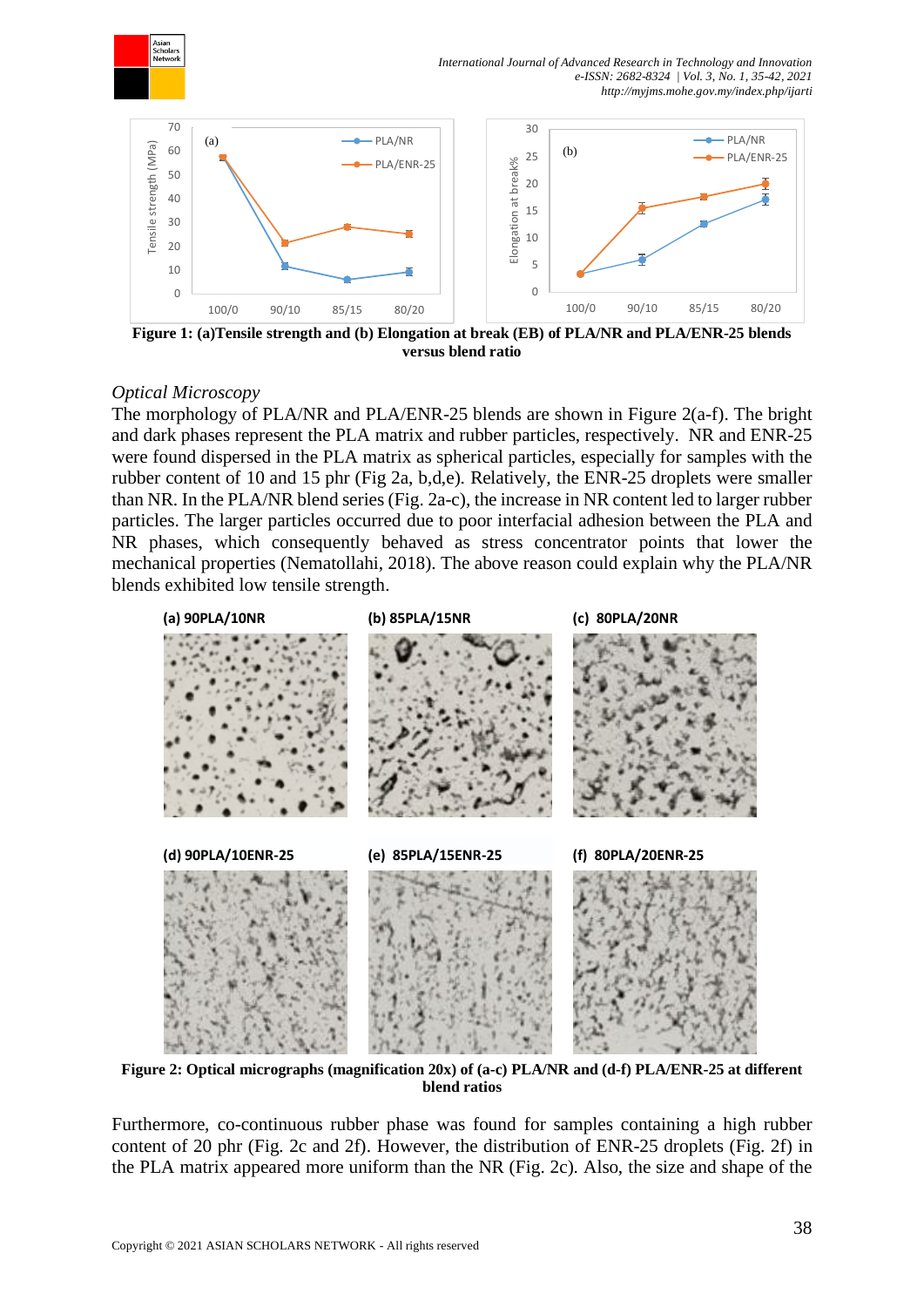

ENR-25 particles were smaller than the NR particles. A similar observation was reported by Nematollahi, (2018) where the average rubber droplet size decreased due to the presence of ENR as compatibilizer. The study revealed that by increasing the ENR content (0-3 wt%), the adhesion of PLA and NR component in PLA/NR blends improved due to chemical interaction between the oxirane ring ENR and hydroxyl group in PLA.

## *Thermal Analysis*

As shown in Figure 3 and Table 2, the neat PLA can be characterised with a  $T_g$  of 61.3°C, a cold crystallisation temperature  $(T_c)$  of around 123.3°C and a melting temperature  $(T_m)$ 145.2°C. The movement of  $T_g$  from their original values can be correlated to the compatibility of the polymer blend. Compared to the neat PLA, it was observed that PLA/NR and PLA/ENR-25 displayed two  $T_g$  indicating the PLA and rubber immiscibility. Nevertheless, with ENR-25 in the blend, the immiscibility level was relatively smaller, due to increased interactions between ENR-25 and PLA phases. As a result,  $T_g$  of the PLA shifted to ENR-25 (about -20.63 °C). This observation agrees with previous findings reported by Ishida *et al*. (2009).

It is clearly observed that the *T<sup>m</sup>* of PLA/NR and PLA/ENR-25 blends was shifted to a lower temperature than the neat PLA. In this case, the decreased of  $T<sub>m</sub>$  from the original value is more significant for PLA/NR blend than the PLA/ENR-25 blend. These phenomena can be attributed to the added NR, which acts as a crystallisation nucleation agent by providing nucleation spots during cold crystallisation (Jaqueline *et al.* 2016). It is possible that as a nucleating agent, rubber component induced heterogeneous mechanism resulted in faster crystallisation hence increase in crystallinity (Thongpin *et al*., 2013).



**Figure 3: DSC curves (first heating scan) of PLA, PLA/NR and PLA/ENR-25 blends**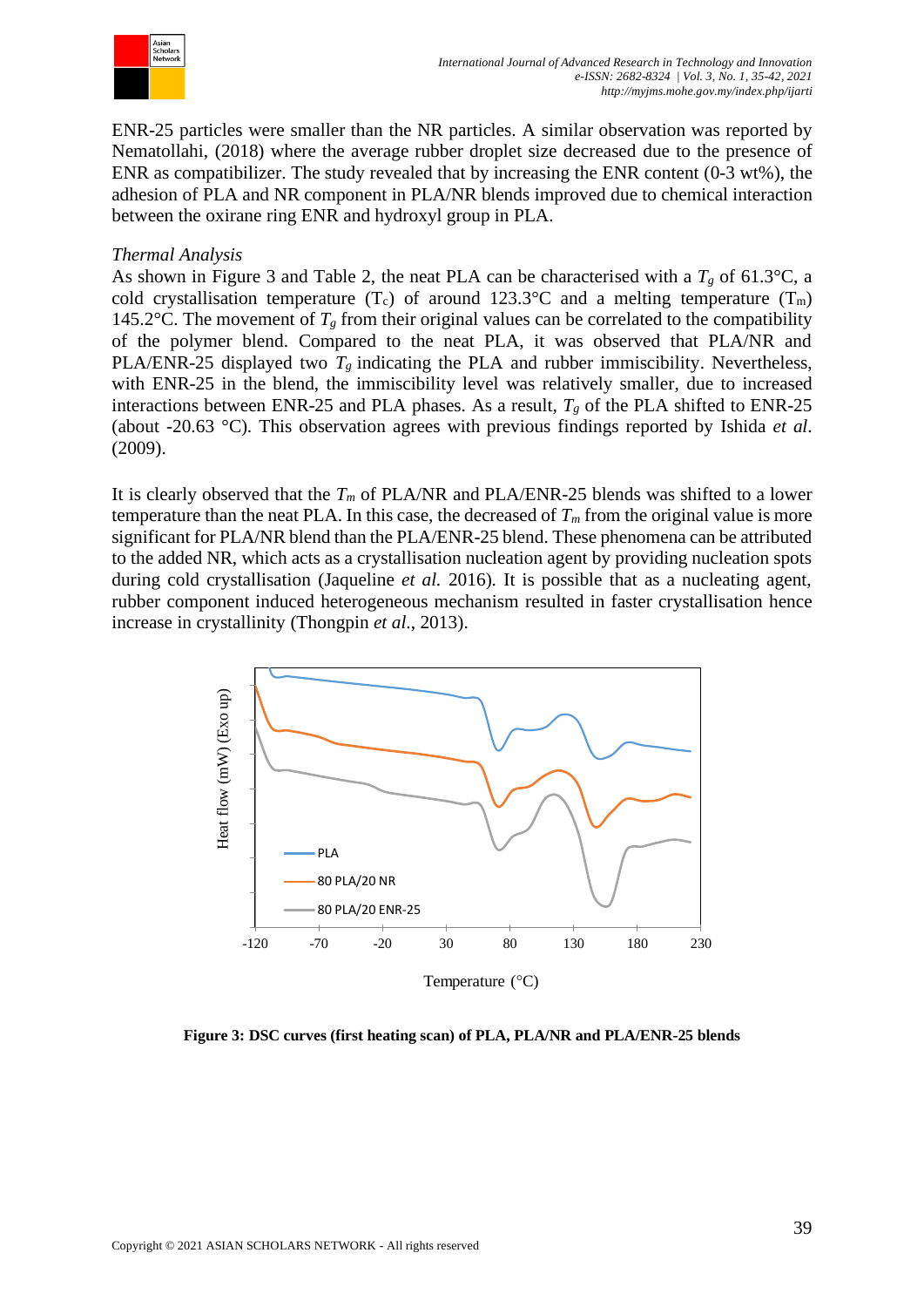

| <b>Compositions</b> | Tg of rubber<br>$({}^\circ\mathrm{C})$ | Tg of PLA<br>$({}^{\circ}{\rm C})$ | Тc<br>$({}^{\circ}{\rm C})$ | Tm<br>(°C) | Xс<br>$\frac{9}{0}$ |
|---------------------|----------------------------------------|------------------------------------|-----------------------------|------------|---------------------|
| 100 PLA             | -                                      | 62.18                              | 123.3                       | 145.2      | 10.11               |
| 80 PLA/20 NR        | $-66.17$                               | 61.31                              | 116.7                       | 140.5      | 16.26               |
| 80 PLA/20 ENR-25    | $-20.63$                               | 60.23                              | 113.1                       | 144.6      | 40.80               |

**Table 2: Thermal characteristics of PLA, PLA/NR and PLA/ENR-25 blends**

Figure 4 compares the TGA thermal degradation curves of PLA, PLA/NR and PLA/ENR-25 blends. Two steps degradation processes were observed for all the PLA blends where the first stage was at about 345 - 350°C, and the loss-weight was 48.20 - 43.22%, consistent with the decomposition of PLA. Whereas the second stage was about 375 - 380°C, corresponding to the degradation temperature of PLA blends. Table 3 summarises thermal degradation temperatures such as the onset of degradation temperature, temperatures degradation for 10% and 50% mass loss ( $T_{10}$  and  $T_{50}$ ), and residue mass 400°C. The degradation temperatures showed that the PLA/ENR-25 blend's thermal stability was inferior to the PLA/NR blend. The above trend can be explained due to the epoxy group in the ENR-25. In this case, the oxirane structure in the PLA/ENR-25 blend has become more reactive at high temperatures. As a result, ENR-25 can act as an auto oxidant by initiating free radical reactions. Free radicals generated from the initiated reaction subsequently creates oxidation of the PLA in the blend hence reduced the thermal stability (Wahit, 2015).



**Figure 4: TGA curves of PLA, PLA/NR and PLA/ENR-25 blends**

| <b>Compositions</b> | Tonset<br>$({}^\circ\mathrm{C})$ | $T_{10}$<br>(°C) | $T_{50}$<br>$({}^{\circ}{\bf C})$ | Temp. peak of<br>degradation<br>$(^{\circ}C)$ | Final<br>residue at $400^{\circ}$ C<br>$\left( \frac{9}{6} \right)$ |
|---------------------|----------------------------------|------------------|-----------------------------------|-----------------------------------------------|---------------------------------------------------------------------|
| <b>PLA</b>          | 325                              | 335              | 355                               | 364.97                                        | 1.0                                                                 |
| 80 PLA/20 NR        | 320                              | 330              | 355                               | 361.09                                        | 3.4                                                                 |
| 80 PLA/20 ENR-25    | 305                              | 320              | 345                               | 354.58                                        | 8.5                                                                 |

## *Melt Flow Index (MFI)*

Melt Flow Index (MF1) is used to study melt viscosity under a constant load and low shear rates. The amount of mass or volume of a polymer that flows through a small die at a specified temperature and pressure are measured to obtain the MFI value. Figure 5 shows the MFI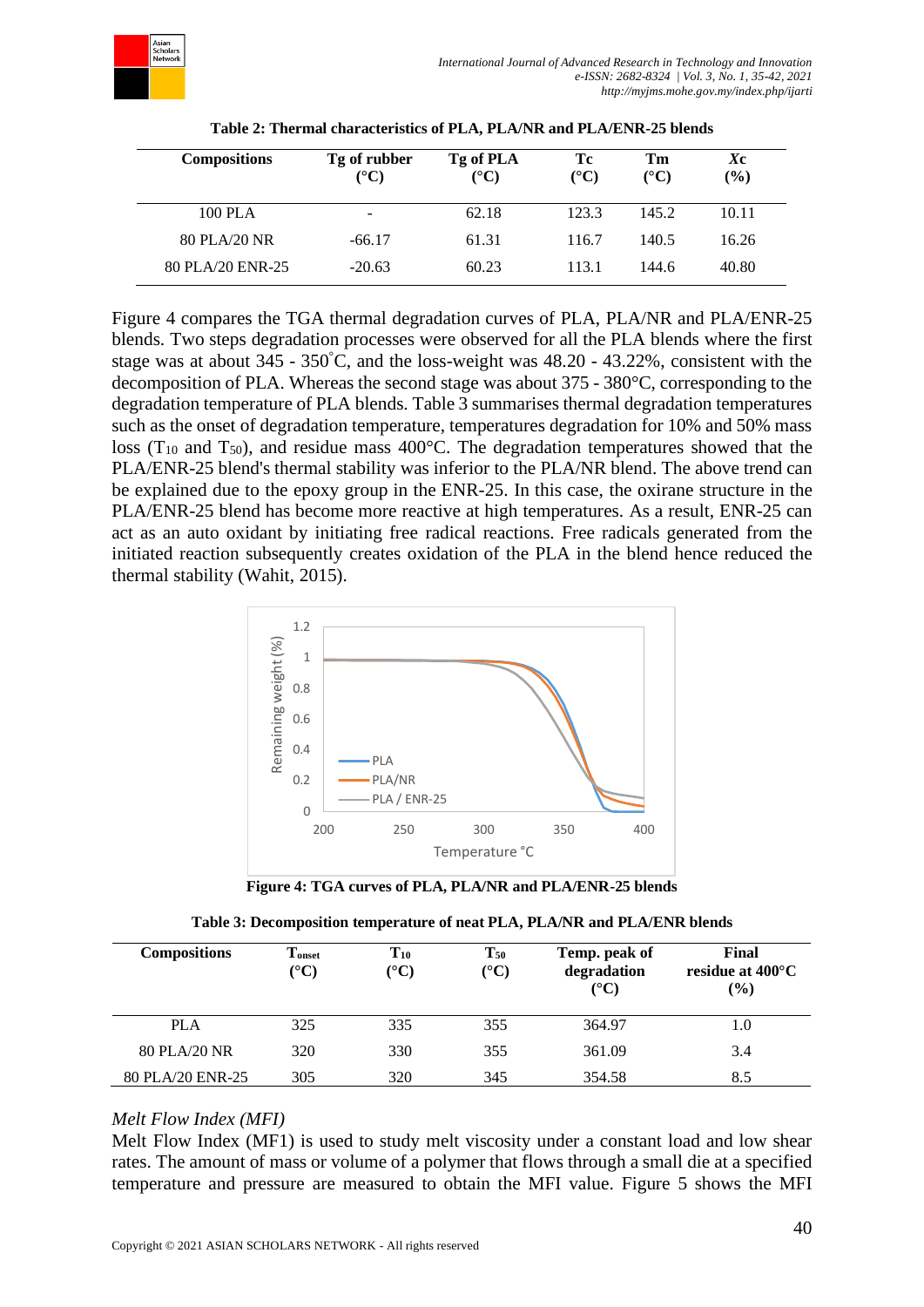

comparison of PLA, 80PLA/20NR and 80PLA/20ENR-25 blends measured at 180°C and a 2.16 kg load pressure. MFI of pure PLA and 80PLA/20NR were almost equal. This result suggested that the addition of 20% NR to the PLA as a rubber modifier slightly altered the flow properties of PLA at a low shear rate. However, the MFI of 80PLA/20ENR-25 increased significantly to a value three times higher than that of the virgin PLA. The above results indicated that the use of 20% ENR-25 might offer improved flow properties to PLA.



**Figure 5: Melt flow index (MFI) of PLA, PLA/NR and PLA/ENR-25 blends**

# *3D-Printing Study of the PLA blends*

Figure 6(a-b) presents photographs of PLA blends fabricated as 1.75 mm filament and the printed digital model of 80PLA/20NR (left) and 80PLA/20ENR-25 (right). It was proven that both PLA blends could be printed smoothly under a controlled bed temperature. However, having a rubber modifier in the PLA blends might induce tackiness during the printing process, especially for the PLA blend that contained ENR-25. Hence, the bed temperature used for PLA/ENR-25 was reduced slightly to 55°C, from the initial 60°C, which is closer to the  $T_g$  of PLA in the 80PLA/20ENR-25 blend.



**Figure 6(a-b): Photograph images of (a) PLA TPE filament prototype and (b) printed digital model of PLA/NR blend and PLA/ENR-25 blend**

# **4. Conclusion**

PLA TPE blends were prepared via melt blending. The elongation at break of 80PLA/20NR and 80 PLA/20 ENR-25 were five and seven times higher, respectively than that of neat PLA. Furthermore, the morphological analysis revealed that the ENR-25 particles were well dispersed in the PLA matrix compared to NR particles. It should be noted that the NR or ENR-25 particles act as plasticisers and thus enhance chain mobility resulting in a slight decrease in *T<sup>m</sup>* and increase in the PLA's crystallinity, as confirmed through DSC analysis. Moreover, TGA